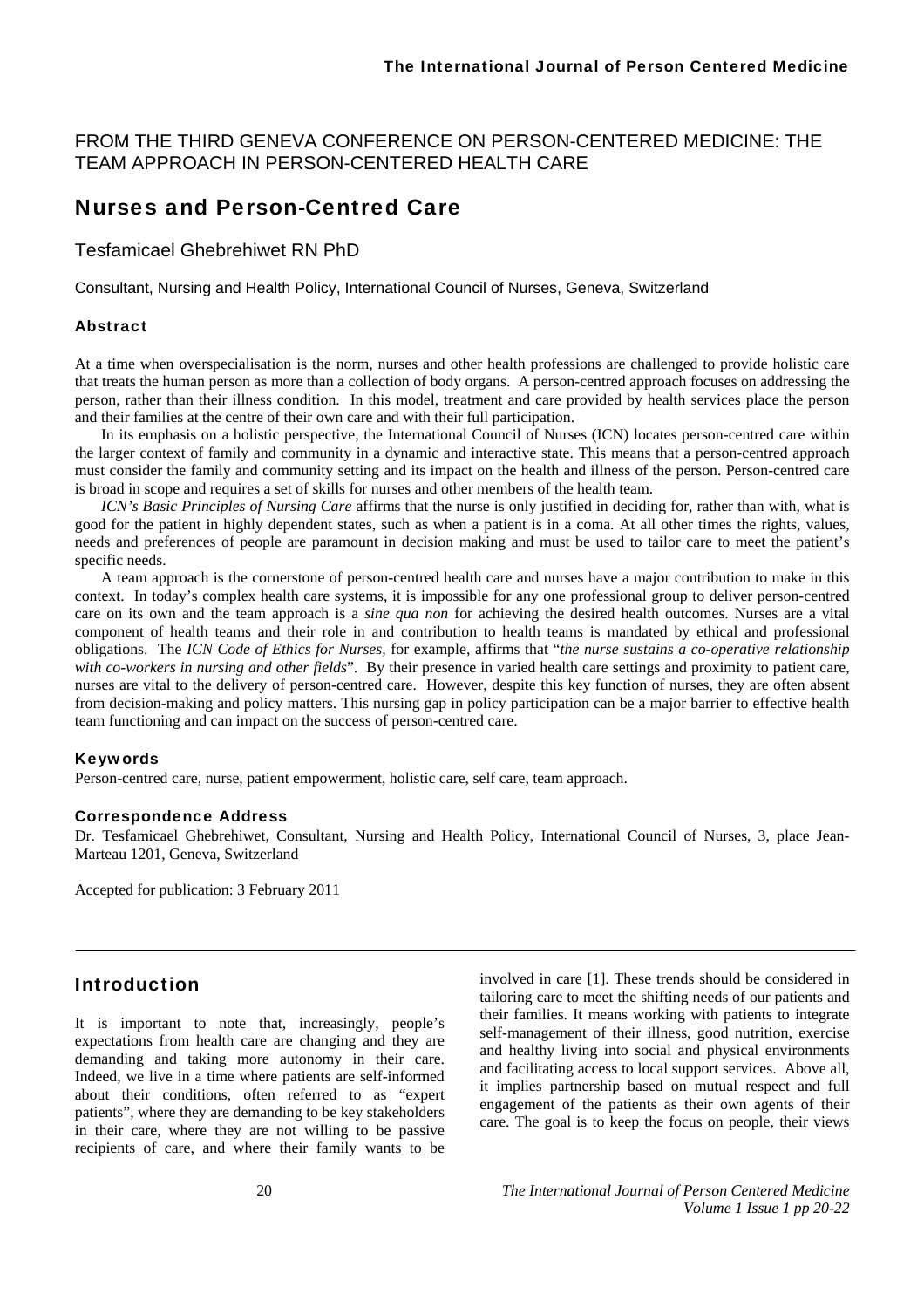and their health issues, rather than on disease and its management alone [1].

#### The nursing perspective

Person-centred care gives a human face to the continuum of care encompassing disease prevention, treatment, care and support services, based on the needs and voices of people, not on the needs of a system or health professionals. From the nursing perspective, a focus on the patient in a holistic way- as a whole person, not simply a health problem - has always been at the centre of nursing care.

Nursing leaders and theorists have always promoted self-care, focusing on enabling people to do as much as possible for themselves. In this model, the nurse strives to "get inside the skin" of the person by listening and establishing a dialogue with a view to creating a therapeutic relationship in which the person is a key partner [2].

McCormack and colleagues [3], for example, identified several values related to person-centred health care based on the assumption that human autonomy can be retained in the presence of debilitating illness and disability through partnership with nurses obtained by getting "close to the person", providing care that is consistent with the person's values, taking a biographical approach to assessment and ensuring a focus on ability, rather than on dependency.

#### Nurses' role in health teams

Sensitivity to the person's culture, values and beliefs is very important, particularly in today's diverse societies where there is no place for the 'one size fits all' approach. A person-centred approach recognises patients as experts on their needs and on their own experience of their illness. The nurse strives to "get inside the skin" [2] of the person by listening and establishing a dialogue with a view to creating a therapeutic relationship in which the person is a key partner. Coordination of services ensures care is organised within the same discipline and across several health disciplines [4]. Coordination enhances service efficiency and the effectiveness of outcomes. Autonomous clinical practice is no longer considered effective in achieving desired health outcomes.

In order to centre care on the person, competencies are needed in communication and assessment, counselling and behaviour change strategies, supporting self-management of illness and wellness, and in coordinating care across time and with other health professionals. ICN's *Framework of Competencies* [5] identify a cluster or set of skills, knowledge, judgements and behaviours that allows the nurse to deliver culturally appropriate and effective care.

The team approach is the cornerstone of personcentred health care and nurses have a major contribution to the functioning and effectiveness of health teams. In today's complex health care delivery systems it is impossible for any one professional group to provide person-centred care and wide consultations, linkages and referrals are needed to achieve desired health outcomes. All health care professionals have this responsibility, but nurses have perhaps the greatest opportunity as they work in many settings and are often the first point of contact for the public.

Nurses' role in and contribution to the health team is mandated by ethical and professional obligations. The *ICN Code of Ethics for Nurses* [6], for example, affirms that "*the nurse sustains a co-operative relationship with coworkers in nursing and other fields*". By their presence in varied health care settings and proximity to patient care, nurses are the link that holds health teams together.

## Absence of nursing from policy

Despite the vital function of nurses to health team effectiveness and care outcomes, nurses are often absent from decision-making and policy matters. This nursing gap in policy participation can be a major barrier to effective health team functioning and impact on the quality of care.

Some studies suggest that nurses can waste time and energy solving problems of supply and equipment needed in day-to-day patient care that could be easily addressed through management support and nursing involvement in policy and decision-making [7]. That is why health systems need to be redesigned to optimise the nursing contribution to health teams in general and to personcentred care in particular.

# ICN resources and policies on person-centred care

ICN has a long history of advocacy and support for patient-centred care. *ICN's Basic Principles of Nursing Care* [3] affirms that the nurse is only justified in deciding for, rather than with, what is good for the patient in highly dependent states such as when a patient is in coma. At all other times the rights, values, needs and preferences of people are paramount and must be used to tailor care to meet patient's specific needs.

ICN's policies and approaches put the person at the centre of care within the broader context of the family and community of which the person is an intrinsic part. For example the *ICN Code of Ethics for Nurses* [6] affirms the need for identifying and respecting the person's preferences, values, differences and expressed needs.

21 *The International Journal of Person Centered Medicine Volume 1 Issue 1 pp 20-22*